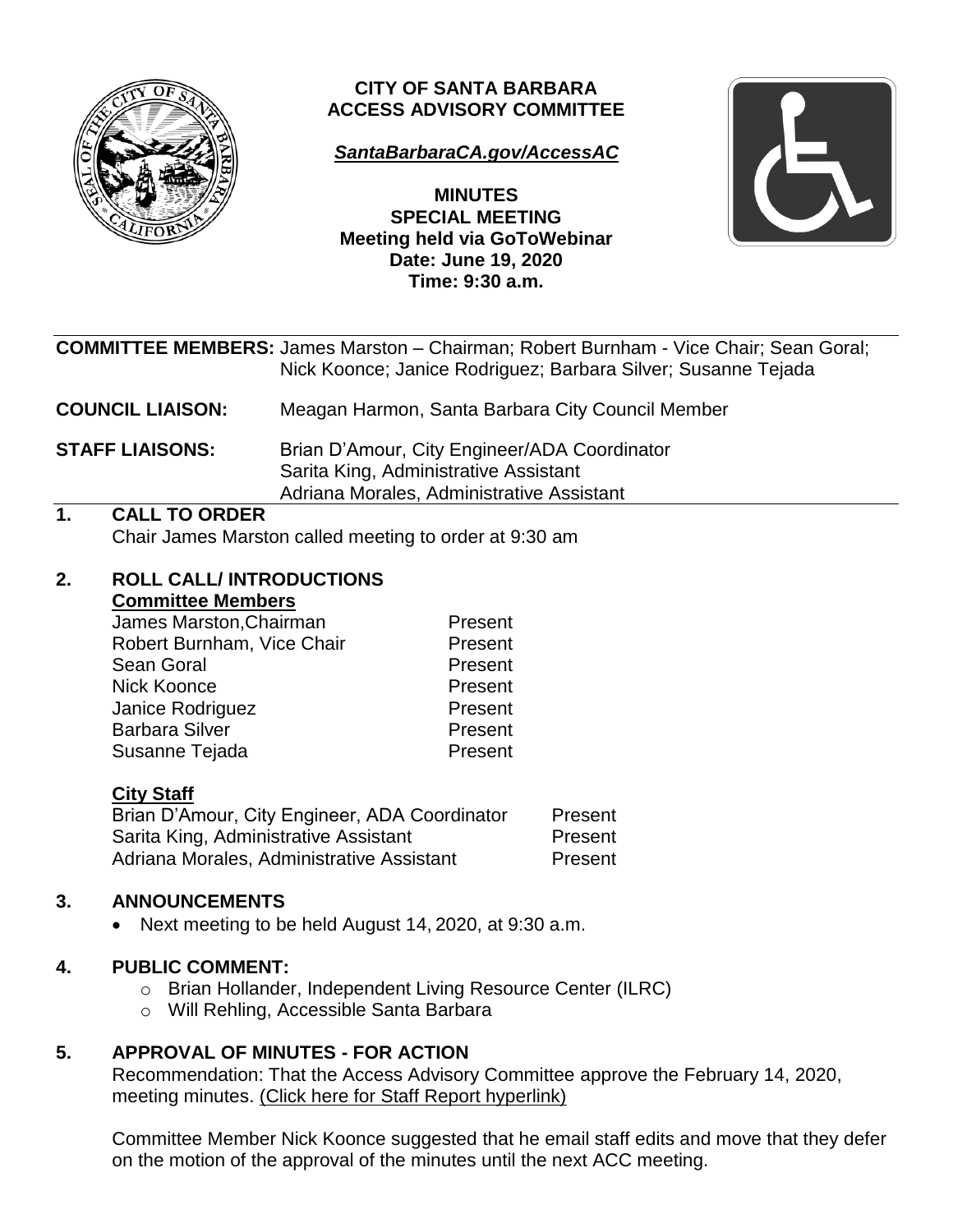Motion to postpone the approval of the February minutes until the next ACC meeting. Not Approved (Koonce/Silver, 4:2:0, Burnham absent)

## **6. ADA COORDINATOR'S REPORT – FOR INFORMATION**

Recommendation: That the Access Advisory Committee receive a report from the ADA Coordinator.

Brian D'Amour presented the ADA Coordinator's Report and reminded the Committee this is for information.

- A City Community Development planner is working on the objective design standards for Senate Bill 35 and is seeking input from the Committee. Brian will send out an email to AAC members regarding information on this topic. AAC members may address Rosie Dyste for any question regarding this topic.
- Annual Report to Council: Staff recommend that the Annual Report to Council, along with an ADA celebration proclamation to recognize the 30-year anniversary of ADA be presented to City Council at the meeting on the July 28, 2020. Staff suggest having one or two members from the Committee present at Council.
	- o The Committee would like to have one Ad-Hoc meeting prior to Council to work on related issues for report to Council. The Ad-Hoc Committee will consist of Bob, Barbara, and Nick.
- AAC Resolution: Staff recommend updating AAC the Resolution.
	- $\circ$  The Committee would like to have the Ad-Hoc Committee also work on the resolution.

Motion to set up an Ad-Hoc Committee consisting of Bob Burnham, Barbara Silver and Nick Koonce to help Brian D'Amour with the AAC Resolution, ADA Annual Report to Council, and ADA celebration proclamation.

Approved (Burnham/Silver, 7:0:0)

# **7. SUBCOMMITTEE REPORTS – FOR INFORMATION**

Recommendation: That the Access Advisory Committee receive an update from:

- Sidewalk Ad-Hoc Committee (Marston, Burnham, Koonce)
- Valet Parking Ad-Hoc Committee (Marston, Koonce, Silver)
- Blue Curb Parking Ad-Hoc Committee (Koonce, Rodriguez, Tejada)

# **Blue Curb Parking Committee**

- o Presented an extensive report at previous AAC meeting
	- All actions items were for staff no forward movement has been taken on action items.
	- **Follow up items for City staff to include:** 
		- Website information to be reviewed and updated
		- Bring back blue curb map
	- Publish parking guide
	- Staff recommend setting a meeting time to further discuss moving these items along.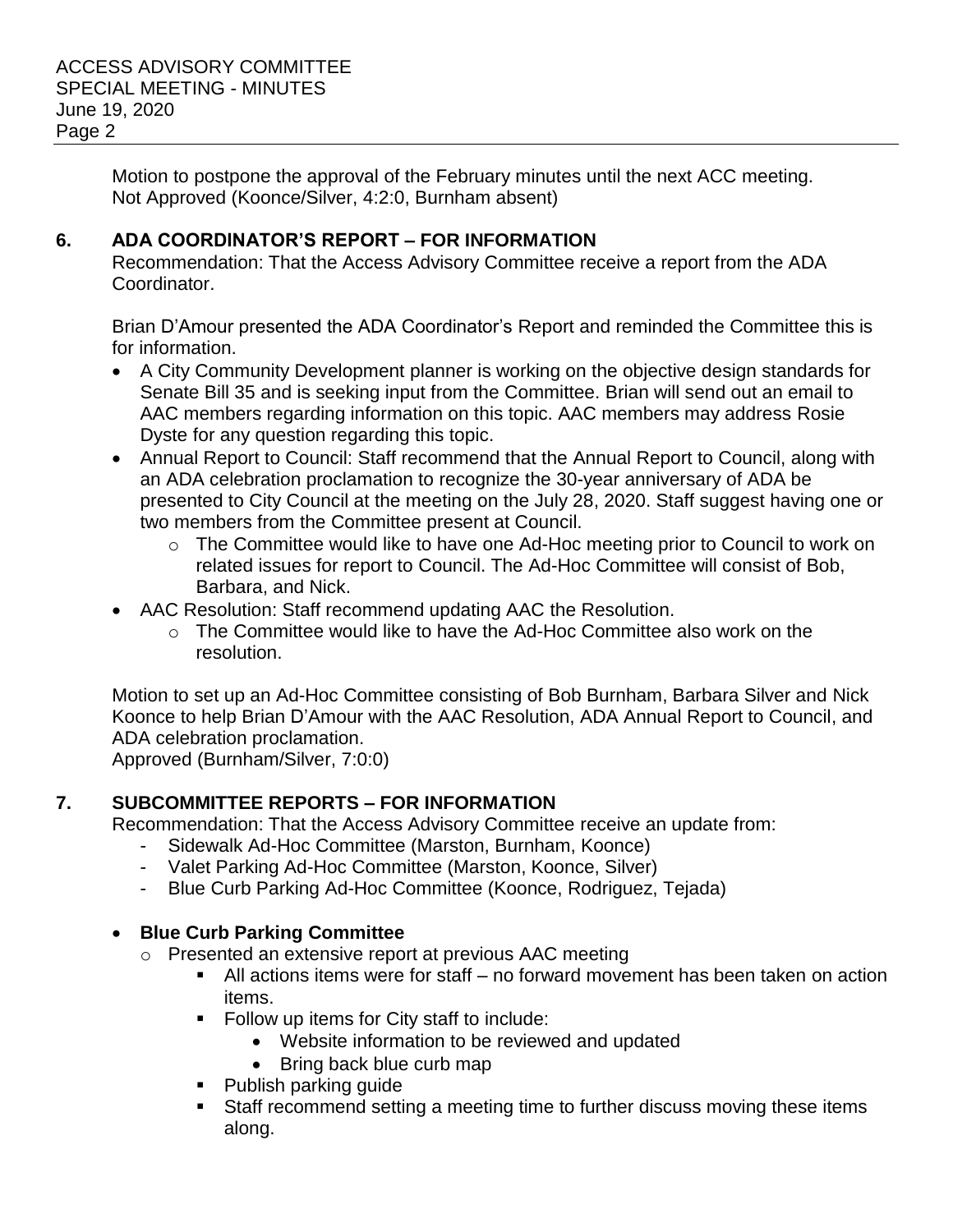#### **Valet Parking Committee**

- o No updates reported
- **Sidewalk Committee** 
	- o No updates reported

Break: Meeting to resume at 10:50 am

## **8. STATE STREET CLOSURE – FOR INFORMATION**

Recommendation: That the Access Advisory Committee receive an update the State Street closure. [\(Click here for a link to the May 22, 2020, Emergency Ordinance\)](https://www.santabarbaraca.gov/civicax/filebank/blobdload.aspx?BlobID=228123)

Brian D'Amour reported on the temporary closure of State Street.

- Closure allows for expansion of outdoor dining areas into the parkway and street, creating more space for social distancing.
- Access is required under the ADA and shall be maintained at all times
- State Street observations:
	- o Less standardized than regular outdoor dining.
	- o Barrier types make a difference on how different members of the communities are able to navigate.
	- o Keeping a consistent path of travel to travel as straight as possible.
- Committee Concerns:
	- o Keeping pedestrian path clear on both sides of the center line (middle of the street).
	- o Inconsistency of restaurants to where tables are positioned
		- **Concerns of having dining on the sidewalk**
		- Seating should be focused on street, as the sidewalk should be for pedestrian walk way
	- o Movable barricades
	- $\circ$  Tables not accessible for a wheelchair
	- o Committee suggested Staff create a plan for State Street restaurant owners to be ADA compliant. To be further discussed by ad-hoc Committee

Public Comment:

a) Accessible Santa Barbara - Will Rehling provided feedback on the State Street closure and parklets. He would like to see the City enforce the accessible seating on the sidewalk and a six-foot width for accessibly and COVID-19 purposes

## **9. PARKLETS: FOR INFORMATION**

Recommendation: That the Access Advisory Committee receive an update on the expansion of outdoor dining spaces to on-street parking areas. (Click here for a link to the Parklet [Guidelines\)](https://www.santabarbaraca.gov/civicax/filebank/blobdload.aspx?BlobID=228126)

Brian D'Amour reported on parklets.

- What is a parklet?
	- $\circ$  Innovative way to add gathering space to public streets
	- o They are built and maintained by neighboring businesses
	- o Located in parking lane adjacent to curb